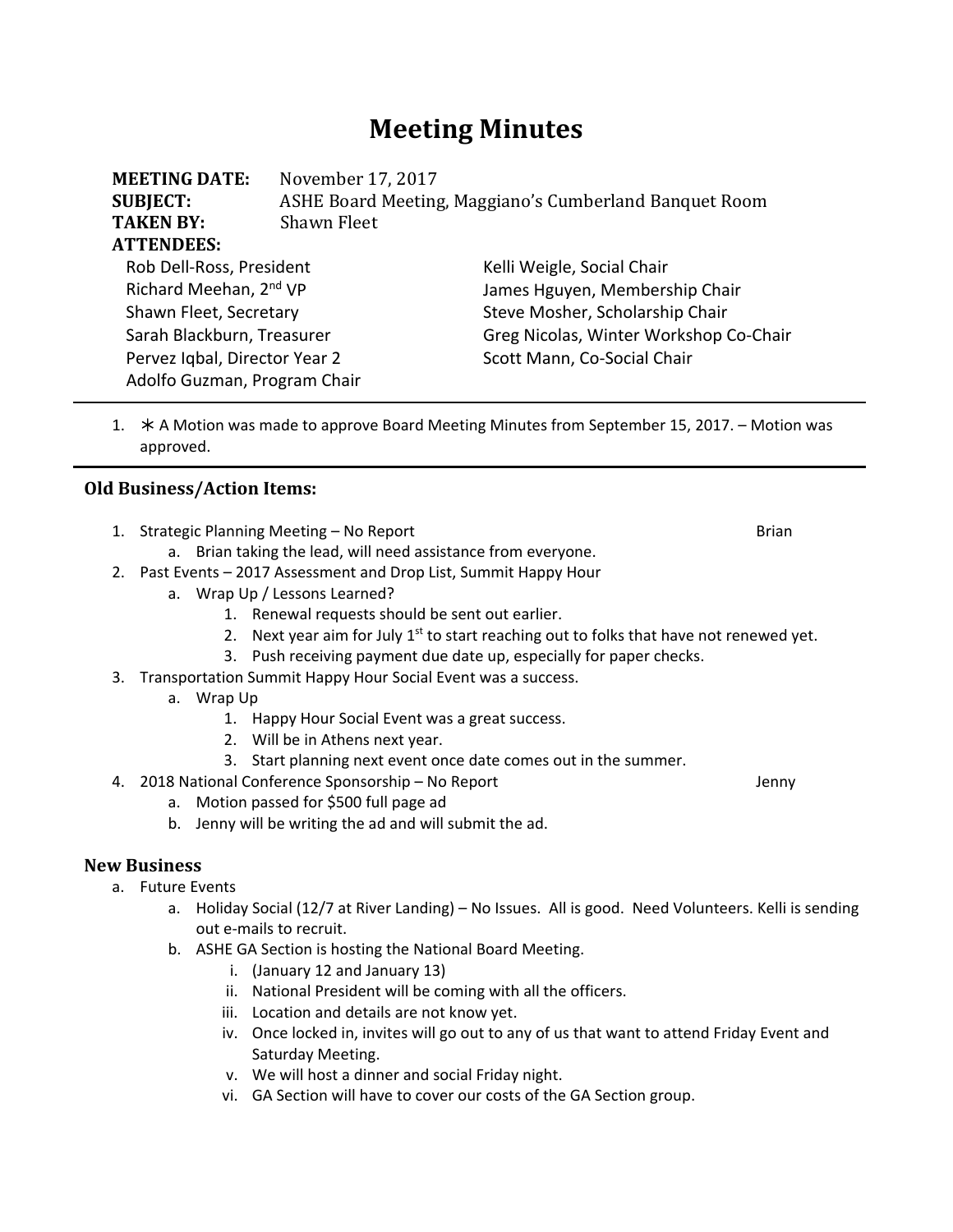## Page 2 Meeting Minutes

September 15, 2017, ASHE Board Meeting, Maggiano's Cumberland Banquet Room ASHE Board Meeting

- c. January Lunch: Current Date Jan 19<sup>th</sup> At Cobb Safety Village: Cumberland CID will be presenting. Box Lunches.
- d. February 5 20<sup>th</sup> Anniversary for Georgia Chapter (!!!)
	- i. Looking for suggestions… Ideas discussion below:
	- ii. Recognition of founding members at poker and January Lunch. Ask to attend meeting.
	- iii. Board as a group, to write a Thank You Letter to send to the Founding Members thanking them for forming the Chapter.
	- iv. List of 85 founding/charter members. Need to establish and find contact info for as many as possible.
	- v. Need to decide quickly.
- e. February Poker
	- i. Need to double check with United.
	- ii. Date: Second half of March after Winter Workshop.
	- iii. No lunch meeting in February.

Committee Reports (as needed):

- 1. Nominating Committee No Report but Rob asks to start thinking about what spots will be open come June.
- 2. Social Committee Report (Kelli Weigle)
	- a. Holiday Social (Dec 7) –See Above
	- b. Poker (Second half of March) –See Above
- 3. Golf Committee Report (Ashley) No Report
- 4. Program Committee (Adolfo/Chris)
	- a. Lunch Meetings update:
		- i. January See Above
		- ii. April Technical Field Tour
		- iii. June Info to come
- 5. Budget (Sarah) No Report
- 6. ASHE Membership Committee Report (James) No Report but Rob asked that we get volunteers to look at idea from last month's discussion. Rewards for Membership Drive. We have flat‐lined and we should be growing.
	- a. Young Members section? Our membership is very young anyway which would probably not benefit the overall memebership.
	- b. Membership dues are only \$55 so firm will pay for young employees. Much cheaper than ASCE or ITE.
	- c. ASHE could host some technical training sessions, such as the Inroads Training we did. If there is a need.
	- d. GDOT personnel. GDOT does not pay though. Can't do scholarships.
	- e. James to lead the group and report back in January.
	- f. Enterprise Memberships for GDOT?
	- g. Approach Albert Shelby for support to get PMs to become members.
- 7. Winter Workshop Committee Report (Lindsey and Greg) No Report
	- a. Contract signed for March 4 and March 5 at Brasstown Valley Resort
- 8. ASHE Website (Eric/Mindy) No Report
	- a. Need to upload and update photos.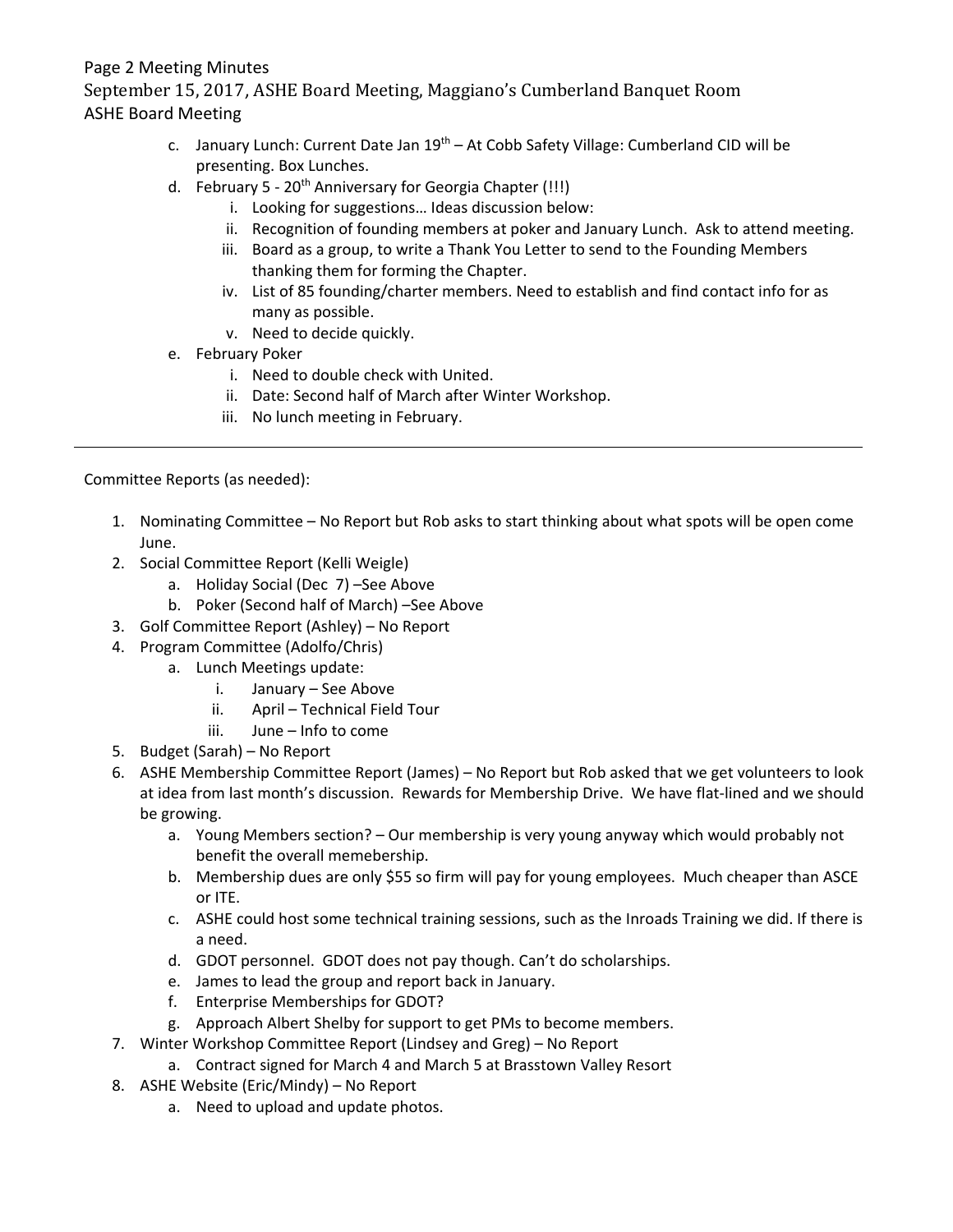## Page 3 Meeting Minutes

September 15, 2017, ASHE Board Meeting, Maggiano's Cumberland Banquet Room ASHE Board Meeting

- b. Need to update officer list with contact information
- c. Mindy is supposedly close to rolling out the new website soon. Will be open to suggestions. Linking to Instagram for photos.
- 9. Scholarship Committee Report (Steve)
	- a. Today is the deadline for January award. We have about a half dozen applicants.
	- b. Selection will be made in December so the recipient can attend the January meeting.
	- c. Babs Scholarship is only one. McGee is two scholarships.
- 10. National Representative Report (Nikki) No Report
	- a. National  $2^{nd}$  VP, Treasurer and Director Nominations due Dec  $1 Tim$ ?
	- b. Updates: Nikki, Ron, Brian, Scott to recommend nomination.
- 11. Georgia Engineers Alliance (Ron) No Report
- 12. Communications (Jenny) No Report
	- a. Magazine articles?
	- b. Doing National Conference Ad
- 13. Student Chapter (Robert) No Report
	- a. Upcoming Meetings
- 14. Regional (Scott) No Report
	- a. Regional Update
- 15. National Technical Rep (Mindy) No Report
	- a. Discussion in cloud need to send out log in credentials
- 16. Membership discussion: Based on E‐mail received.
	- a. Membership follow individuals and do not stay with a company if the employee moves on.
	- b. Mindy to add disclaimer on website for the above.

## **2017-2018 ASHE Georgia Chapter Officers**

| President                      | Rob Dell-Ross         | rdellross@roswellgov.com         |
|--------------------------------|-----------------------|----------------------------------|
| 1 <sup>st</sup> Vice President | <b>Mindy Sanders</b>  | mindy.sanders@loweengineers.com  |
| 2 <sup>nd</sup> Vice President | <b>Richard Meehan</b> | Richard.meehan@loweengineers.com |
| Secretary                      | Shawn Fleet           | sfleet@heath-lineback.com        |
| Treasurer                      | Sarah Blackburn       | sarah blackburn@gspnet.com       |
| Past President                 | Brian O'Connor        | brian.oconnor@tylin.com          |
| Director Year 1                | Jason Hewatt          | Jason.hewatt@forterrabp.com      |
| Director Year 2                | Pervez Iqbal          | piqbal@HNTB.com                  |
| Director Year 3                | <b>Holly Painter</b>  | Holly.Painter@kci.com            |
|                                |                       |                                  |

## **Committee Chairs**

| National Rep                   | Nikki Reutlinger | nicole.reutlinger@atkinsglobal.com |
|--------------------------------|------------------|------------------------------------|
| <b>Regional Vice President</b> | Ron Osterloh     | osterlohr@pondco.com               |
| Regional Rep/Nom. Committee    | Brian O'Connor   | brian.oconnor@tylin.com            |
| New Sections Committee (Nat'l) | Tim Matthews     | tmatthews@dot.ga.gov               |